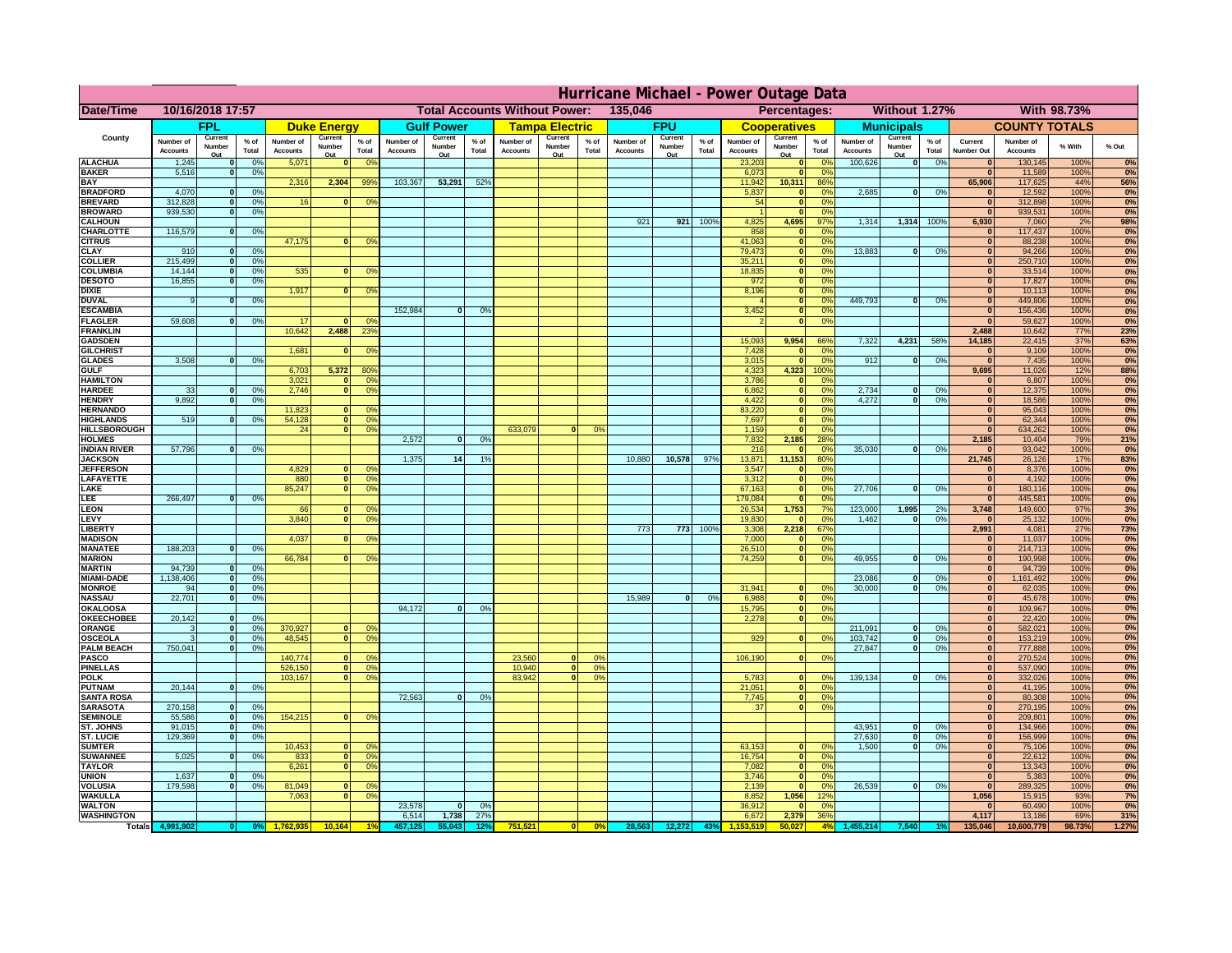# 10/16/2018 6:00 PM Hurricane Michael

| <b>Power Provider</b>                   | <b>County</b>       | <b>Number of Customers</b> | <b>Current Number Out</b> | <b>Outage Percentage</b> | <b>Estimated Restore Time</b> |
|-----------------------------------------|---------------------|----------------------------|---------------------------|--------------------------|-------------------------------|
|                                         |                     |                            |                           |                          |                               |
| <b>Gulf Power Company</b>               | BAY                 | 103,367                    | 53,291                    | 51.56%                   | >5 days                       |
| West Florida Electric Cooperative, Inc. | <b>JACKSON</b>      | 13,824                     | 11,106                    | 80.34%                   | >5 days                       |
| Florida Public Utilities Corporation    | <b>JACKSON</b>      | 10,880                     | 10,578                    | 97.22%                   | >5 days                       |
| Gulf Coast Electric Cooperative, Inc.   | BAY                 | 11,942                     | 10,311                    | 86.34%                   | >5 days                       |
| Talquin Electric Cooperative, Inc.      | GADSDEN             | 15,093                     | 9,954                     | 65.95%                   | >5 days                       |
| Duke Energy                             | <b>GULF</b>         | 6,703                      | 5,372                     | 80.14%                   | 72                            |
|                                         |                     |                            |                           |                          |                               |
| Gulf Coast Electric Cooperative, Inc.   | <b>GULF</b>         | 4,323                      | 4,323                     | 100.00%                  | >5 days                       |
| City of Quincy                          | GADSDEN             | 4,768                      | 3,531                     | 74.06%                   | >5 days                       |
| West Florida Electric Cooperative, Inc. | <b>CALHOUN</b>      | 2,977                      | 2,852                     | 95.80%                   | >5 days                       |
| Duke Energy                             | <b>FRANKLIN</b>     | 10,642                     | 2,488                     | 23.38%                   | 48                            |
| <b>Duke Energy</b>                      | BAY                 | 2,316                      | 2,304                     | 99.48%                   | <b>TBD</b>                    |
| Talquin Electric Cooperative, Inc.      | LIBERTY             | 3,308                      | 2,218                     | 67.05%                   | >5 days                       |
| West Florida Electric Cooperative, Inc. | <b>HOLMES</b>       | 7,539                      | 2,185                     | 28.98%                   | >5 days                       |
|                                         |                     |                            |                           |                          |                               |
| City of Tallahassee                     | LEON                | 123,000                    | 1,995                     | 1.62%                    | $>72$                         |
| Gulf Coast Electric Cooperative, Inc.   | <b>CALHOUN</b>      | 1,848                      | 1,843                     | 99.73%                   | >5 days                       |
| Talquin Electric Cooperative, Inc.      | LEON                | 26,534                     | 1,753                     | 6.61%                    | >5 days                       |
| <b>Gulf Power Company</b>               | <b>WASHINGTON</b>   | 6,514                      | 1,738                     | 26.68%                   | 48                            |
| West Florida Electric Cooperative, Inc. | WASHINGTON          | 4,235                      | 1,430                     | 33.77%                   | >5 days                       |
| City of Blountstown                     | <b>CALHOUN</b>      | 1,314                      | 1,314                     | 100.00%                  | >5 days                       |
|                                         |                     |                            |                           |                          |                               |
| Talquin Electric Cooperative, Inc.      | WAKULLA             | 8,852                      | 1,056                     | 11.93%                   | >5 days                       |
| Gulf Coast Electric Cooperative, Inc.   | <b>WASHINGTON</b>   | 2,437                      | 949                       | 38.94%                   | >5 days                       |
| Florida Public Utilities Corporation    | CALHOUN             | 921                        | 921                       | 100.00%                  | >5 days                       |
| Florida Public Utilities Corporation    | <b>LIBERTY</b>      | 773                        | 773                       | 100.00%                  | >5 days                       |
| Chattahoochee Electric                  | <b>GADSDEN</b>      | 1,163                      | 700                       | 60.19%                   | >5 days                       |
| Gulf Coast Electric Cooperative, Inc.   | <b>JACKSON</b>      | 47                         | 47                        | 100.00%                  | >5 days                       |
|                                         |                     |                            | 14                        | 1.02%                    | $24$                          |
| <b>Gulf Power Company</b>               | <b>JACKSON</b>      | 1,375                      |                           |                          |                               |
| Central Florida Electric Cooperative    | <b>ALACHUA</b>      | 875                        | $\mathbf 0$               | 0.00%                    | <b>TBD</b>                    |
| Central Florida Electric Cooperative    | <b>DIXIE</b>        | 7,595                      | 0                         | 0.00%                    | TBD                           |
| Central Florida Electric Cooperative    | <b>GILCHRIST</b>    | 7,424                      | $\mathbf 0$               | 0.00%                    | Restored                      |
| Central Florida Electric Cooperative    | LAFAYETTE           | 9                          | 0                         | 0.00%                    | TBD                           |
| Central Florida Electric Cooperative    | LEVY                | 17,513                     | $\mathbf 0$               | 0.00%                    | Restored                      |
| Central Florida Electric Cooperative    | <b>MARION</b>       | 9                          | 0                         | 0.00%                    | TBD                           |
| Choctawhatchee Electric Cooperative     | <b>HOLMES</b>       | 293                        | $\mathbf 0$               | 0.00%                    | Restored                      |
|                                         |                     |                            |                           |                          |                               |
| Choctawhatchee Electric Cooperative     | <b>OKALOOSA</b>     | 15,795                     | 0                         | 0.00%                    | Restored                      |
| Choctawhatchee Electric Cooperative     | <b>SANTA ROSA</b>   | 201                        | $\mathbf 0$               | 0.00%                    | Restored                      |
| Choctawhatchee Electric Cooperative     | <b>WALTON</b>       | 36,812                     | 0                         | 0.00%                    | Restored                      |
| City of Alachua                         | <b>ALACHUA</b>      | 4,426                      | $\mathbf 0$               | 0.00%                    | <b>TBD</b>                    |
| City of Bartow                          | POLK                | 11,790                     | $\pmb{0}$                 | 0.00%                    | TBD                           |
| City of Bushnell                        | <b>SUMTER</b>       | 1,500                      | $\mathbf 0$               | 0.00%                    | <b>TBD</b>                    |
| City of Clewiston                       | <b>HENDRY</b>       | 4,272                      | 0                         | 0.00%                    | TBD                           |
| City of Fort Meade                      | <b>POLK</b>         | 2,379                      | $\mathbf 0$               | 0.00%                    | <b>TBD</b>                    |
|                                         |                     |                            |                           |                          |                               |
| City of Havana                          | GADSDEN             | 1,391                      | $\pmb{0}$                 | 0.00%                    | Restored                      |
| City of Leesburg                        | LAKE                | 22,000                     | $\mathbf 0$               | 0.00%                    | <b>TBD</b>                    |
| City of Moore Haven                     | <b>GLADES</b>       | 912                        | 0                         | 0.00%                    | TBD                           |
| City of Mount Dora                      | LAKE                | 5,706                      | $\mathbf 0$               | 0.00%                    | <b>TBD</b>                    |
| City of Newberry                        | <b>ALACHUA</b>      | 1,727                      | 0                         | 0.00%                    | <b>TBD</b>                    |
| City of Starke                          | <b>BRADFORD</b>     | 2,685                      | $\mathbf 0$               | 0.00%                    | <b>TBD</b>                    |
| City of Vero Beach                      | <b>INDIAN RIVER</b> | 35,030                     | $\mathbf 0$               | 0.00%                    | TBD                           |
|                                         |                     |                            |                           |                          |                               |
| City of Wauchula                        | HARDEE              | 2,734                      | $\pmb{0}$                 | 0.00%                    | TBD                           |
| City of Williston                       | LEVY                | 1,462                      | 0                         | 0.00%                    | TBD                           |
| City of Winter Park                     | ORANGE              | 13,941                     | $\mathsf{O}\xspace$       | 0.00%                    | <b>TBD</b>                    |
| Clay Electric Cooperative               | <b>ALACHUA</b>      | 22,328                     | 0                         | 0.00%                    | TBD                           |
| Clay Electric Cooperative               | <b>BAKER</b>        | 2,476                      | $\mathsf{O}\xspace$       | 0.00%                    | TBD                           |
| Clay Electric Cooperative               | <b>BRADFORD</b>     | 5,837                      | 0                         | 0.00%                    | TBD                           |
| Clay Electric Cooperative               | <b>CLAY</b>         | 79,473                     | $\mathsf{O}\xspace$       | 0.00%                    | TBD                           |
|                                         |                     |                            |                           |                          |                               |
| Clay Electric Cooperative               | COLUMBIA            | 16,922                     | 0                         | 0.00%                    | TBD                           |
| Clay Electric Cooperative               | <b>DUVAL</b>        | $\overline{4}$             | $\mathsf{O}\xspace$       | 0.00%                    | <b>TBD</b>                    |
| Clay Electric Cooperative               | <b>FLAGLER</b>      | $\overline{2}$             | 0                         | 0.00%                    | TBD                           |
| Clay Electric Cooperative               | <b>GILCHRIST</b>    | $\overline{4}$             | $\pmb{0}$                 | 0.00%                    | <b>TBD</b>                    |
| Clay Electric Cooperative               | LAKE                | 2,239                      | 0                         | 0.00%                    | TBD                           |
| Clay Electric Cooperative               | LEVY                | 712                        | $\pmb{0}$                 | 0.00%                    | <b>TBD</b>                    |
| Clay Electric Cooperative               | <b>MARION</b>       | 16,301                     | 0                         | 0.00%                    | TBD                           |
|                                         |                     |                            |                           |                          |                               |
| Clay Electric Cooperative               | <b>PUTNAM</b>       | 21,051                     | $\pmb{0}$                 | 0.00%                    | <b>TBD</b>                    |
| Clay Electric Cooperative               | SUWANNEE            | 5                          | 0                         | 0.00%                    | TBD                           |
| Clay Electric Cooperative               | <b>UNION</b>        | 3,746                      | $\pmb{0}$                 | 0.00%                    | TBD                           |
| Clay Electric Cooperative               | VOLUSIA             | 2,139                      | $\pmb{0}$                 | 0.00%                    | TBD                           |
| Duke Energy                             | <b>ALACHUA</b>      | 5,071                      | $\pmb{0}$                 | 0.00%                    | Restored                      |
| Duke Energy                             | <b>BREVARD</b>      | 16                         | 0                         | 0.00%                    | Restored                      |
| <b>Duke Energy</b>                      | <b>CITRUS</b>       | 47,175                     | $\mathsf{O}\xspace$       | 0.00%                    | Restored                      |
| Duke Energy                             | COLUMBIA            | 535                        | 0                         | 0.00%                    | Restored                      |
|                                         |                     |                            |                           |                          |                               |
| <b>Duke Energy</b>                      | <b>DIXIE</b>        | 1,917                      | $\pmb{0}$                 | 0.00%                    | Restored                      |
| Duke Energy                             | <b>FLAGLER</b>      | 17                         | 0                         | 0.00%                    | Restored                      |
| <b>Duke Energy</b>                      | <b>GILCHRIST</b>    | 1,681                      | $\pmb{0}$                 | 0.00%                    | Restored                      |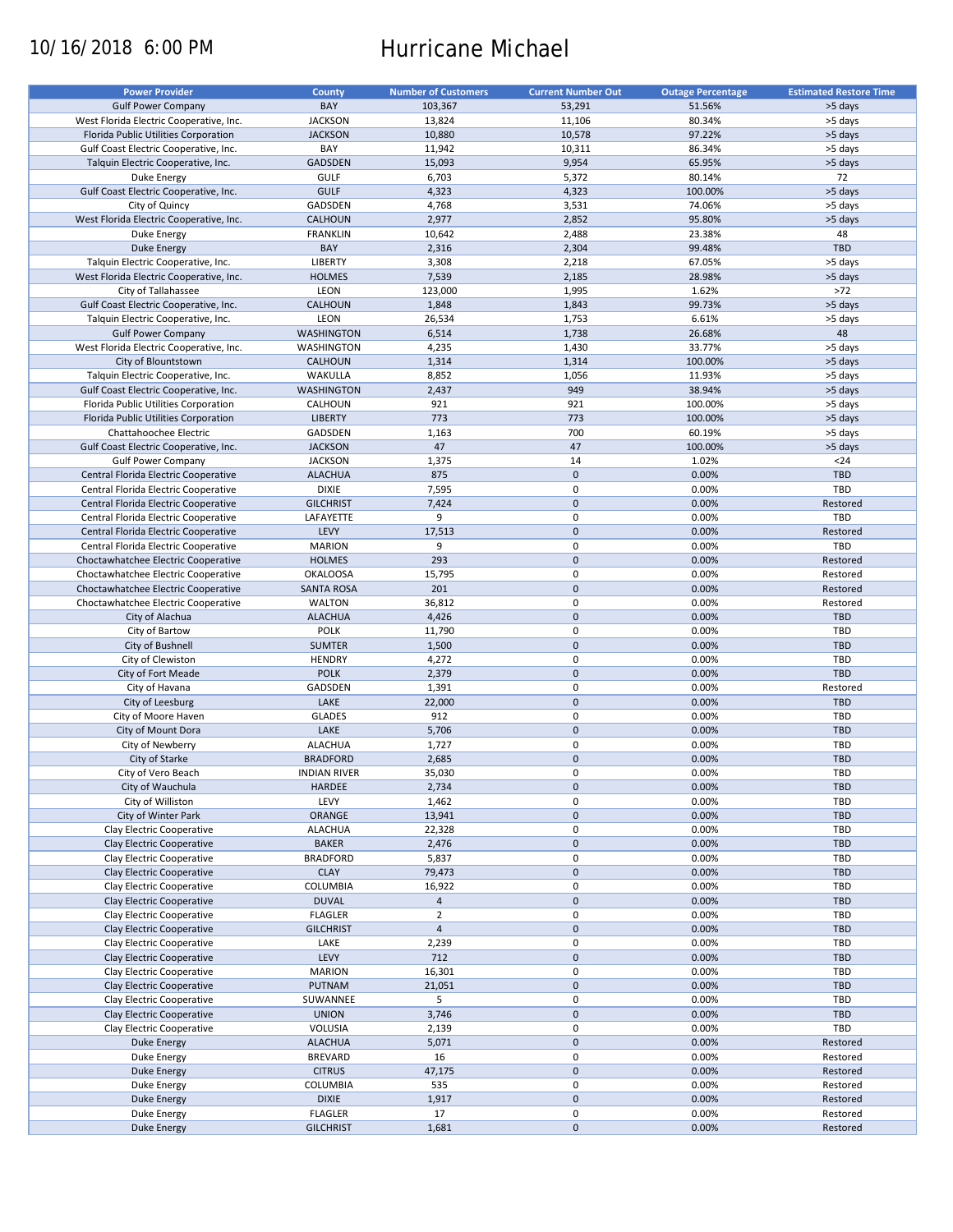### 10/16/2018 6:00 PM Hurricane Michael

| Duke Energy                                            | <b>HAMILTON</b>                  | 3,021           | 0                   | 0.00%          | Restored             |
|--------------------------------------------------------|----------------------------------|-----------------|---------------------|----------------|----------------------|
| <b>Duke Energy</b>                                     | <b>HARDEE</b>                    | 2,746           | $\mathbf 0$         | 0.00%          | Restored             |
| Duke Energy                                            | <b>HERNANDO</b>                  | 11,823          | 0                   | 0.00%          | Restored             |
|                                                        |                                  |                 | $\mathbf 0$         | 0.00%          |                      |
| <b>Duke Energy</b>                                     | <b>HIGHLANDS</b>                 | 54,128          |                     |                | Restored             |
| Duke Energy                                            | HILLSBOROUGH                     | 24              | 0                   | 0.00%          | Restored             |
| Duke Energy                                            | <b>JEFFERSON</b>                 | 4,829           | $\mathbf 0$         | 0.00%          | Restored             |
| Duke Energy                                            | LAFAYETTE                        | 880             | 0                   | 0.00%          | Restored             |
|                                                        |                                  |                 |                     |                |                      |
| Duke Energy                                            | LAKE                             | 85,247          | $\mathbf 0$         | 0.00%          | Restored             |
| Duke Energy                                            | LEON                             | 66              | 0                   | 0.00%          | Restored             |
| <b>Duke Energy</b>                                     | LEVY                             | 3,840           | $\mathbf 0$         | 0.00%          | Restored             |
|                                                        |                                  |                 | 0                   |                |                      |
| Duke Energy                                            | <b>MADISON</b>                   | 4,037           |                     | 0.00%          | Restored             |
| <b>Duke Energy</b>                                     | <b>MARION</b>                    | 66,784          | $\mathbf 0$         | 0.00%          | Restored             |
| Duke Energy                                            | ORANGE                           | 370,927         | 0                   | 0.00%          | Restored             |
| Duke Energy                                            | <b>OSCEOLA</b>                   | 48,545          | $\mathbf 0$         | 0.00%          | Restored             |
|                                                        |                                  |                 |                     |                |                      |
| Duke Energy                                            | PASCO                            | 140,774         | 0                   | 0.00%          | Restored             |
| <b>Duke Energy</b>                                     | <b>PINELLAS</b>                  | 526,150         | $\pmb{0}$           | 0.00%          | Restored             |
| Duke Energy                                            | <b>POLK</b>                      | 103,167         | 0                   | 0.00%          | Restored             |
|                                                        |                                  |                 |                     |                |                      |
| <b>Duke Energy</b>                                     | SEMINOLE                         | 154,215         | $\pmb{0}$           | 0.00%          | Restored             |
| Duke Energy                                            | SUMTER                           | 10,453          | 0                   | 0.00%          | Restored             |
| <b>Duke Energy</b>                                     | SUWANNEE                         | 833             | $\pmb{0}$           | 0.00%          | Restored             |
| Duke Energy                                            | <b>TAYLOR</b>                    | 6,261           | $\pmb{0}$           | 0.00%          | Restored             |
|                                                        |                                  |                 |                     |                |                      |
| <b>Duke Energy</b>                                     | <b>VOLUSIA</b>                   | 81,049          | $\pmb{0}$           | 0.00%          | Restored             |
| Duke Energy                                            | WAKULLA                          | 7,063           | $\pmb{0}$           | 0.00%          | Restored             |
| Escambia River Electric Cooperative, Inc.              | <b>ESCAMBIA</b>                  | 3,452           | $\mathbf 0$         | 0.00%          | <b>TBD</b>           |
|                                                        |                                  |                 |                     |                |                      |
| Escambia River Electric Cooperative, Inc.              | <b>SANTA ROSA</b>                | 7,544           | 0                   | 0.00%          | TBD                  |
| Florida Keys Electric Cooperative                      | <b>MONROE</b>                    | 31,941          | $\pmb{0}$           | 0.00%          | <b>TBD</b>           |
| Florida Power and Light Company                        | <b>ALACHUA</b>                   | 1,245           | 0                   | 0.00%          | TBD                  |
|                                                        |                                  |                 |                     |                |                      |
| Florida Power and Light Company                        | <b>BAKER</b>                     | 5,516           | $\pmb{0}$           | 0.00%          | <b>TBD</b>           |
| Florida Power and Light Company                        | <b>BRADFORD</b>                  | 4,070           | 0                   | 0.00%          | TBD                  |
| Florida Power and Light Company                        | <b>BREVARD</b>                   | 312,828         | $\pmb{0}$           | 0.00%          | <b>TBD</b>           |
|                                                        |                                  |                 | $\pmb{0}$           | 0.00%          | TBD                  |
| Florida Power and Light Company                        | <b>BROWARD</b>                   | 939,530         |                     |                |                      |
| Florida Power and Light Company                        | <b>CHARLOTTE</b>                 | 116,579         | $\mathsf{O}\xspace$ | 0.00%          | <b>TBD</b>           |
| Florida Power and Light Company                        | <b>CLAY</b>                      | 910             | 0                   | 0.00%          | TBD                  |
| Florida Power and Light Company                        | <b>COLLIER</b>                   | 215,499         | $\pmb{0}$           | 0.00%          | <b>TBD</b>           |
|                                                        |                                  |                 |                     |                |                      |
| Florida Power and Light Company                        | <b>COLUMBIA</b>                  | 14,144          | 0                   | 0.00%          | TBD                  |
| Florida Power and Light Company                        | <b>DESOTO</b>                    | 16,855          | $\mathbf 0$         | 0.00%          | <b>TBD</b>           |
| Florida Power and Light Company                        | <b>DUVAL</b>                     | 9               | 0                   | 0.00%          | TBD                  |
|                                                        |                                  |                 |                     |                |                      |
| Florida Power and Light Company                        | <b>FLAGLER</b>                   | 59,608          | $\mathbf 0$         | 0.00%          | <b>TBD</b>           |
| Florida Power and Light Company                        | <b>GLADES</b>                    | 3,508           | $\pmb{0}$           | 0.00%          | TBD                  |
| Florida Power and Light Company                        | HARDEE                           | 33              | $\pmb{0}$           | 0.00%          | <b>TBD</b>           |
|                                                        |                                  |                 | 0                   | 0.00%          | TBD                  |
| Florida Power and Light Company                        | <b>HENDRY</b>                    | 9,892           |                     |                |                      |
| Florida Power and Light Company                        | <b>HIGHLANDS</b>                 | 519             | $\mathbf 0$         | 0.00%          | <b>TBD</b>           |
| Florida Power and Light Company                        | <b>INDIAN RIVER</b>              | 57,796          | 0                   | 0.00%          | TBD                  |
| Florida Power and Light Company                        | LEE                              | 266,497         | $\mathbf 0$         | 0.00%          | <b>TBD</b>           |
|                                                        |                                  |                 |                     |                |                      |
| Florida Power and Light Company                        | MANATEE                          | 188,203         | $\pmb{0}$           | 0.00%          | TBD                  |
| Florida Power and Light Company                        | <b>MARTIN</b>                    | 94,739          | $\mathbf 0$         | 0.00%          | <b>TBD</b>           |
| Florida Power and Light Company                        | MIAMI-DADE                       | 1,138,406       | $\pmb{0}$           | 0.00%          | TBD                  |
|                                                        |                                  |                 |                     |                |                      |
| Florida Power and Light Company                        | <b>MONROE</b>                    | 94              | $\mathbf 0$         | 0.00%          | <b>TBD</b>           |
| Florida Power and Light Company                        | NASSAU                           | 22,701          | 0                   | 0.00%          | TBD                  |
| Florida Power and Light Company                        | <b>OKEECHOBEE</b>                | 20,142          | $\mathsf{O}\xspace$ | 0.00%          | <b>TBD</b>           |
|                                                        |                                  |                 |                     |                |                      |
| Florida Power and Light Company                        | ORANGE                           | 3               | 0                   | 0.00%          | TBD                  |
| Florida Power and Light Company                        | <b>OSCEOLA</b>                   | $\overline{3}$  | $\mathsf{O}\xspace$ | 0.00%          | <b>TBD</b>           |
| Florida Power and Light Company                        | PALM BEACH                       | 750,041         | 0                   | 0.00%          | TBD                  |
|                                                        |                                  |                 | $\pmb{0}$           | 0.00%          | <b>TBD</b>           |
| Florida Power and Light Company                        | <b>PUTNAM</b>                    | 20,144          |                     |                |                      |
| Florida Power and Light Company                        | SARASOTA                         | 270,158         | 0                   | 0.00%          | TBD                  |
| Florida Power and Light Company                        | SEMINOLE                         | 55,586          | $\mathbf 0$         | 0.00%          | <b>TBD</b>           |
| Florida Power and Light Company                        | ST. JOHNS                        | 91,015          | 0                   | 0.00%          | TBD                  |
|                                                        |                                  |                 |                     |                |                      |
| Florida Power and Light Company                        | ST. LUCIE                        | 129,369         | $\mathsf{O}\xspace$ | 0.00%          | <b>TBD</b>           |
| Florida Power and Light Company                        | SUWANNEE                         | 5,025           | 0                   | 0.00%          | TBD                  |
| Florida Power and Light Company                        | <b>UNION</b>                     | 1,637           | $\mathbf 0$         | 0.00%          | <b>TBD</b>           |
|                                                        |                                  |                 |                     |                |                      |
| Florida Power and Light Company                        |                                  |                 |                     |                |                      |
| Florida Public Utilities Corporation                   | VOLUSIA                          | 179,598         | 0                   | 0.00%          | TBD                  |
| Fort Pierce Utilities Authority                        | NASSAU                           | 15,989          | $\mathsf{O}\xspace$ | 0.00%          | Restored             |
|                                                        |                                  |                 |                     |                |                      |
|                                                        | ST. LUCIE                        | 27,630          | 0                   | 0.00%          | TBD                  |
| Gainesville (Gainesville Regional Utilities - GRU)     | <b>ALACHUA</b>                   | 94,473          | $\pmb{0}$           | 0.00%          | <b>TBD</b>           |
| Glades Electric Cooperative, Inc.                      | <b>GLADES</b>                    | 3,015           | 0                   | 0.00%          | TBD                  |
| Glades Electric Cooperative, Inc.                      | HARDEE                           | $\mathbf 0$     | $\mathbf 0$         |                | <b>TBD</b>           |
|                                                        |                                  |                 |                     |                |                      |
| Glades Electric Cooperative, Inc.                      | <b>HENDRY</b>                    | 3,530           | 0                   | 0.00%          | TBD                  |
| Glades Electric Cooperative, Inc.                      | <b>HIGHLANDS</b>                 | 7,321           | $\mathbf 0$         | 0.00%          | <b>TBD</b>           |
| Glades Electric Cooperative, Inc.                      | OKEECHOBEE                       | 2,278           | 0                   | 0.00%          | <b>TBD</b>           |
|                                                        |                                  |                 |                     |                |                      |
| Green Cove Springs Electric                            | <b>CLAY</b>                      | 3,889           | $\pmb{0}$           | 0.00%          | <b>TBD</b>           |
| Gulf Coast Electric Cooperative, Inc.                  | <b>WALTON</b>                    | 100             | 0                   | 0.00%          | TBD                  |
| <b>Gulf Power Company</b>                              | <b>ESCAMBIA</b>                  | 152,984         | $\mathbf 0$         | 0.00%          | Restored             |
|                                                        |                                  |                 | 0                   |                |                      |
| <b>Gulf Power Company</b><br><b>Gulf Power Company</b> | <b>HOLMES</b><br><b>OKALOOSA</b> | 2,572<br>94,172 | $\pmb{0}$           | 0.00%<br>0.00% | Restored<br>Restored |